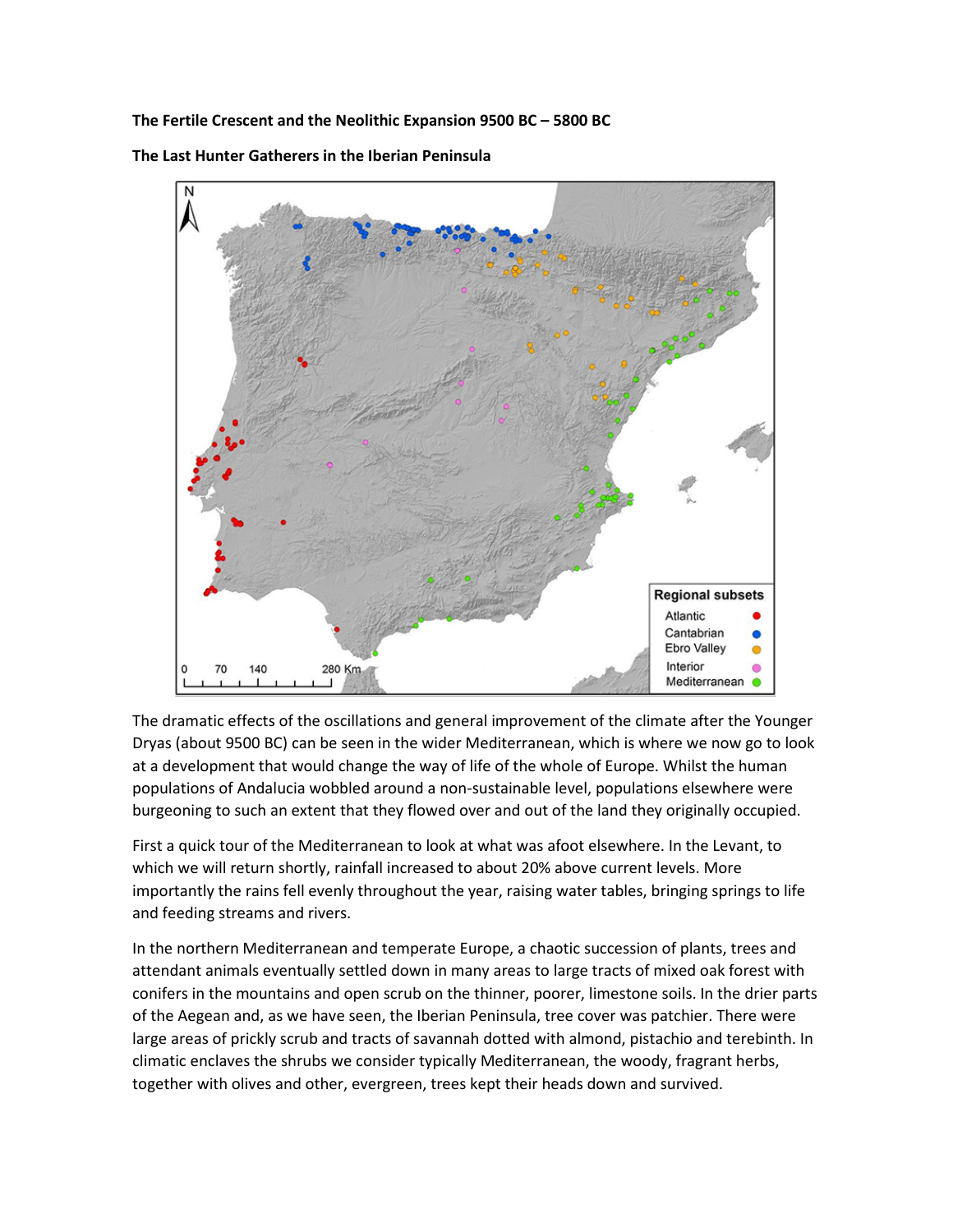In southern Anatolia and parts of the Levant, the woodland was, uncharacteristically, slow to advance, compared to areas at similar latitudes that were settled with a stable ecological system. This has been put down to humans burning the wood to clear the land for more productive use.

In North Africa, the changes were dramatic, and it is worth looking at in greater detail if only because it illustrates how quickly the environment can change. The summer monsoon shifted north some 600 – 700 kilometres. Rain fell on a parched Sahara creating large lakes, Lake Mega Chad was ten times the size of today, larger in area than Italy, and filling wadis that flowed into the Mediterranean. Shallow lakes and wadis covered a tenth of modern Lybia. Between the lakes was savannah, steppe and some remaining patches of semi or true desert. Elephants, giraffe, rhinoceros, buffalo and gazelle were quick to move in from the south whilst from the east, hippopotami and crocodiles moved from lake to stream to lake, or in the case of one group of enterprising Nile crocodiles, over the sand dunes.



In southern Mauretania a small group of these migrant crocodiles still survive. They are smaller than their cousins in the Nile, only a third their length. They live in areas where there is no permanent water, on the edge of the Sahara. The less it rains, the more they estivate (the reptilian version of hibernation). Whether true or not, the locals in this area believe they have a bond of trust with these sacred crocodiles that seems to extend to their

domesticated animals who regularly drink from pools occupied by the crocs. When the pools dry out the crocodiles waddle back across the sand dunes to shaded rock shelters.

The rock art of the humans to arrive on the scene a little later recorded all these animals in vivid detail. By the time humans arrived in the Maghreb the incoming predatory beasts had seen off the resident giant buffalo, camel and deer.

A long belt of vegetation ran from the Nile, all the way to Morocco establishing a corridor for humans as well as crocodiles.

We return to the Levant where the first farmers were building communities and transforming their society, culture, economy, relations between people and nature that would, as they spread, forever alter western Eurasia and parts of North Africa.

The Levant is the eastern Mediterranean area now covered by Israel, Lebanon, western Jordan and part of Syria. The Fertile Crescent extends from Egypt, through the Levant and then swings southeast, encompassing the Rivers Tigris and Euphrates down to the Persian Gulf.

Sometime during the Last Glacial Maximum, modern humans had started to grind, roast and bake wild cereals and pulses. Humanity had built up generations of knowledge and lore about plants and animals. They had even, in parts of the Fertile Crescent, during the Last Glacial Maximum,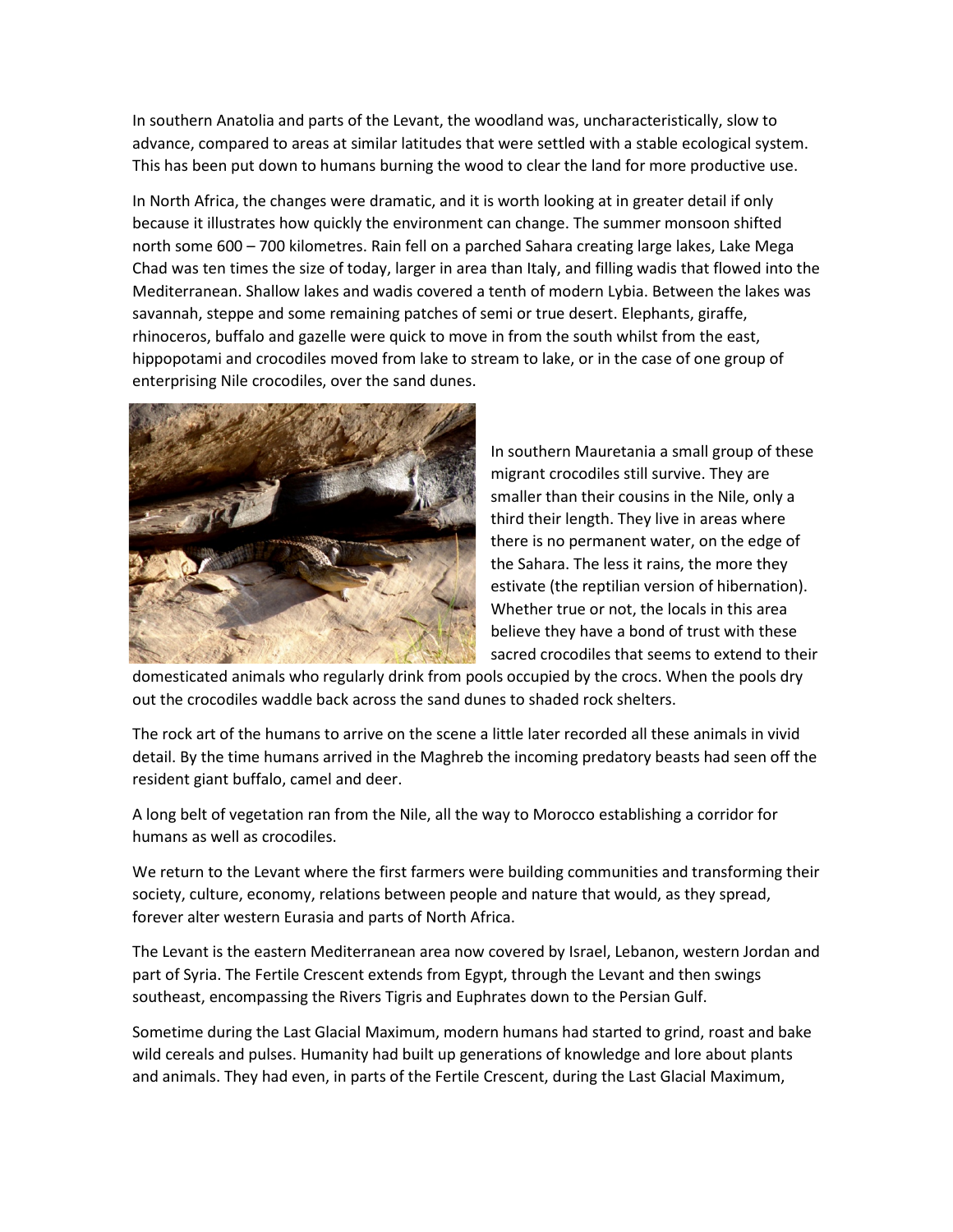started to save wild seed to sow the following year. These people are known today as the Natufians.

The Fertile Crescent was also bountiful in its range of endemic plants, emmer wheat, einkorn wheat and barley, pea, lentil, chickpea and bitter vetch, all of which lend themselves to domestication by selective saving of seeds from plants that are producing larger or better crops. The challenge with the cereals is to grow a plant that retains its head of grain for a short period after it is ripe to allow time for harvesting. Wild cereals produce heads in which the pods pop open to scatter the grain as soon as they are ripe. Early farmers circumvented this problem by cutting the grain just before it became ripe.

The range of herbivores living within the Crescent was also propitious. Of the 148 large herbivores on the planet, only a tenth have ever been domesticated. The remainder are too skittish, too aggressive, unwilling to breed in captivity or just plain behaviourally, intractable. The Fertile Crescent had four animals suitable for domestication, sheep, goats, boar, the ancestor of domesticated pigs, and the auroch, ancestor to domesticated cattle.

The time was ripe for the next great step to be taken by mankind, albeit in short paces to begin with, the Neolithic.

As with plants, domestication of the animals took time. Sheep and goats are naturally herding animals and, whilst larger game had been readily available, were largely ignored by huntergatherers. As the larger game diminished, these smaller animals became more attractive. It was a short step from herding large numbers into 'killing zones', valleys laid out with walls and hurdles that allowed the incoming animals to be corralled and dispatched at leisure, to actually nurturing them.

The auroch was another matter. It was a hulking mass of bad tempered meat, long feared and held as sacred by ancient hunter-gatherers. Its domestication was probably more to do with symbolism than a desire for fillet steak. Since far back in the Pleistocene, cave art and figurines had deified this animal. Even into historical times, the descendant of those first aurochs, the bull, was revered and feared. The Minoans had a tradition of bull leaping, the Minotaur was a bullheaded monster that supposedly lived in a labyrinth below King Minos's Palace on Crete. Bull leaping still goes on today in Spain, France and India. Certain religions in India revere cattle to such an extent that they cannot be slaughtered.

This irrational practice came about by people in the Indus valley realising that oxen were more valuable as draught animals to pull ploughs and for providing manure to fertilise their fields. Early religions took up on this, religious leaders only became wealthy if they could 'tax' their flock, take part of their crop for themselves and to enhance their status amongst their peers. Surplus crops also created non manual jobs for the early priests, somebody had to look after the stored grain and allocate it out for food and as seed for the following year's crop. Oxen clearly made crop growing more efficient. The answer - deify the cattle.

Bull fighting, particularly in Andalucia, still has its supporters and its heroes, the matadors, fearless in front of the fighting bull.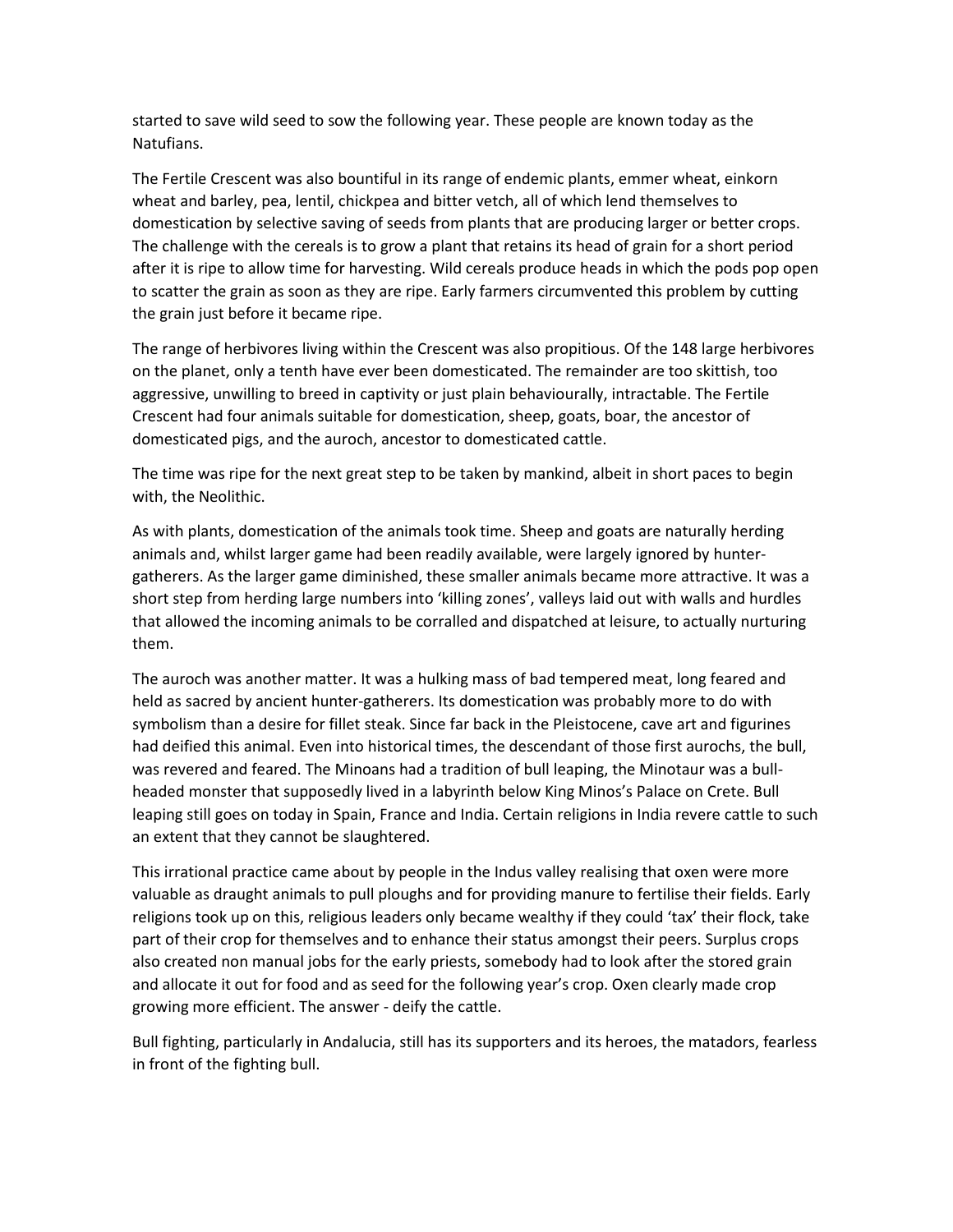The above are just a couple of examples of how some early Neolithic practices and beliefs have endured to this day, albeit in modified form. Perhaps we should not be that surprised, the length of time we are talking about is only 11,000 years, a mere blink of the eye compared to the length of time hunter-gatherers were around before the Neolithic.

All this did not happen overnight, or even in one place. One plant would be cultivated in one place, one in another. One animal would be gathered into herds in one area, another in yet another area. The requirements of the auroch and the sheep are very different so much depended on the land itself.

In all areas, farming was initially supportive of hunting, rather than a replacement and for a long time, if agriculture failed, the backstop move was to return to hunting and gathering. Farming developed different forms. Some pastoralists, in areas less well watered, found that their best option was to adopt a nomadic lifestyle and move around the landscape with their herds. Some cultivators majored on crops and used hunting to supply meat. The variety and choice was wide and each choice led to a society that had to learn different skills and adopt different attitudes to one another.

What happened in all cases, apart from when the 'farming' was purely pastoralism, in all parts of the world where farming developed independently, including China, the Indus valley and South America, is that people found it most efficient to bind themselves into communities, the first permanent settlements. They found that working together they could produce more food than the same number of individuals working alone. Populations grew. Surplus food was used to feed nonproductive mouths. Artisans of all kinds, potters, weavers, tanners and others started to congregate in the settlements and exchange their products for food and shelter. People emerged to control the surplus and found they could grow rich (in produce) as a result. Those same people then found, on occasion, they had to fight to defend their surplus from neighbours who may have had a bad harvest, so they recruited followers. They paid them with food and shelter and rewarded them with control over land. The farmer had to grow more to pay his 'taxes' to the leader and whichever acolyte happened to control the land on which he farmed. Increased demand encouraged innovation and more efficient methods of producing more in less time. All this of course was sold to the peasant farmers as 'a good thing'. They had food, a mechanism that protected them from poor yields, so long as the harvest was good the following year, a protector who had people prepared to fight for them and who now and again threw a big party, a feast. What more could they ask for? It was a machine that, once started, was impossible to stop.

By 8500 BC, Jericho was the largest city in the world at that time with a population of more than 500 people. It was the first settlement that could, if it so wished, genetically reproduce itself within its own boundaries.

But Jericho was not the only large settlement, there were others at Netiv, Hagdud and Gilgal in the Jordan valley and Tell Aswad near Damascus. Smaller settlements were scattered all along the Fertile Crescent solving different problems in different ways.

Signs of permanence started to appear. First in the materials used to make dwellings. Mudbricks were used to make circular huts. Between them were well built grain silos. As these collapsed, new ones were built on top of the debris creating a mound or tell, similar to the shell middens in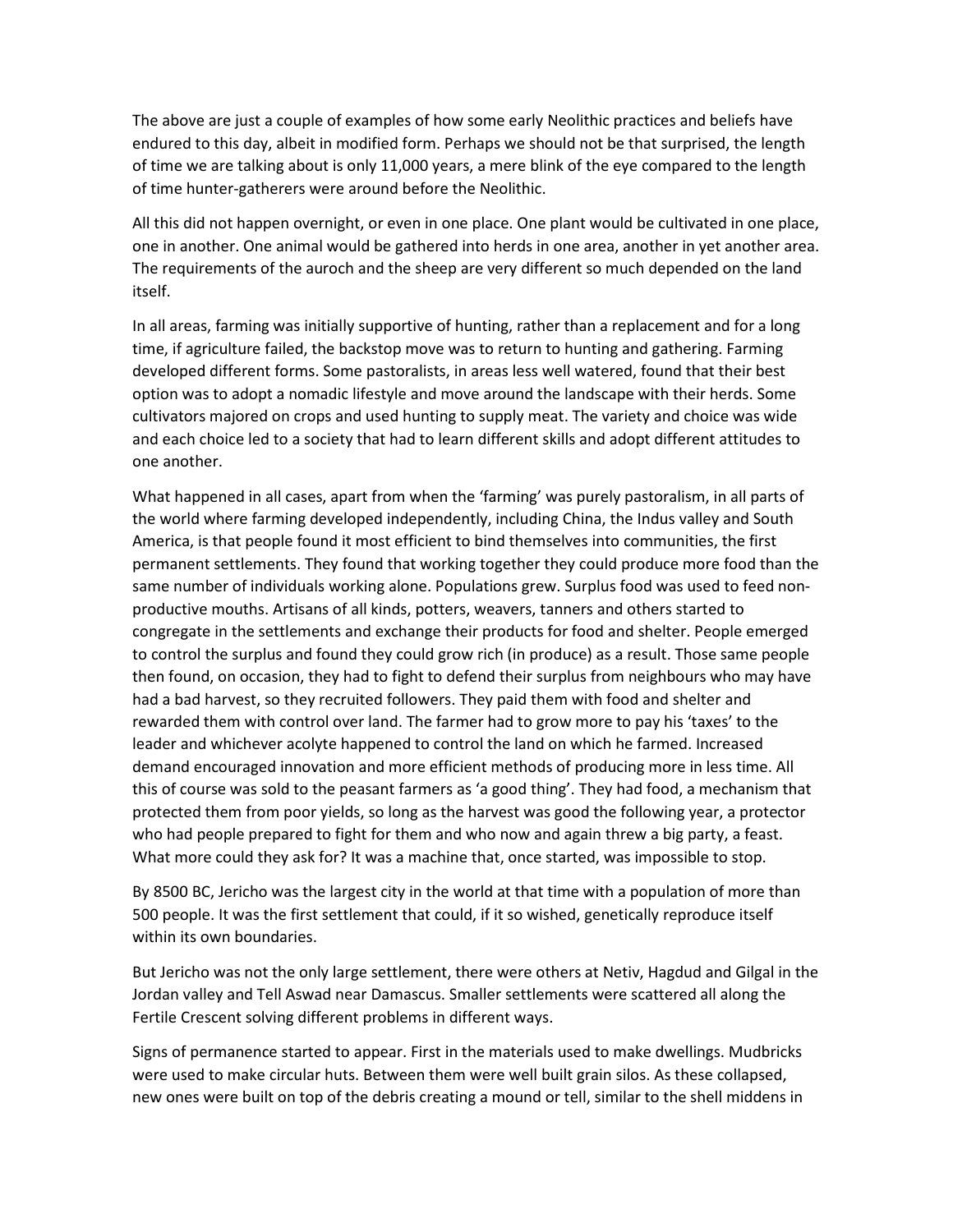Portugal, the ultimate 'we have been here for ever' signal to anybody that wanted to dispute the fact.

Ritual started to take on immense importance with ceremonies that drew people in and helped to resolve the problems created by the physical proximity of such a multitude in places like Jericho. A growing awareness of identity and individuality between families is indicated by the first painted, interior walls of dwellings.

Farming was not easy. It involved many more hours work per person than hunting and gathering. The work was also harder; hoeing, weeding, watering, sowing and reaping in a never-ending cycle. The rewards however were great. Five people could exist on just a few hectares of fields compared to the far greater area needed by a hunter-gatherer band. On the demerit side, the labour regime dominated everyday life, culture and ideology and prompted farmers to consider not just ownership of the fruits of their labours but hereditary rights over the land itself.

Farming also entrenched divisions of labour by gender. Plants had become the female domain during the hunter-gatherer period. This then extended to milling grain and cooking. There are signs that females tended the 'kitchen garden', plants grown in close proximity to the dwelling, thereby creating two environments. A home-based environment, dominated by women, and an outside the home environment where activities such as hunting, long range provisioning, exchange of products between settlements and presumably fighting, were the preserve of men.

We must be careful not to go too far when looking at the Natufian Neolithic because the Neolithic was soon to leave its homeland and it would develop in slightly different ways wherever it thence took root. How the Neolithic people moved and why, remains a mystery. One reason they expanded could have been burgeoning populations reaching a stage where the land they occupied could no longer support the numbers. Once the area of land under cultivation reaches a certain size, where it is not practicable to walk from home to the furthest fields, work and return in the same day, then it is time to think about a move.

Similarly, if the area of land suitable for cultivation is used up and cannot support a larger population, regardless of its area, then a move is required. A variation of this is if the land is exhausted by repeated sowing. Land not allowed to rest or not fertilised can be made sterile in only a few years. It appears that knowledge of the benefits of fertilisation using animal manure were realised in different places at different times. The ideal is a rotation of land under cultivation, grazed by cattle, then sheep or goats followed by pigs and then returning to cultivation. Cattle, pigs, sheep and goats have different grazing requirements and together return all the nutrients lost by cultivation. The practise of rotating different types of crop on the same land, root crops, legumes, brassicas etc., interspersed with manuring or fertilisation was a set of knowledge not gained until well into historical times.

It is possible that the move became ritualistic, a rite of passage, where a group of young men and their wives were packaged off every generation to find pastures new. There are indications that a suitable location for a move would have been identified by exploratory parties long before the exodus.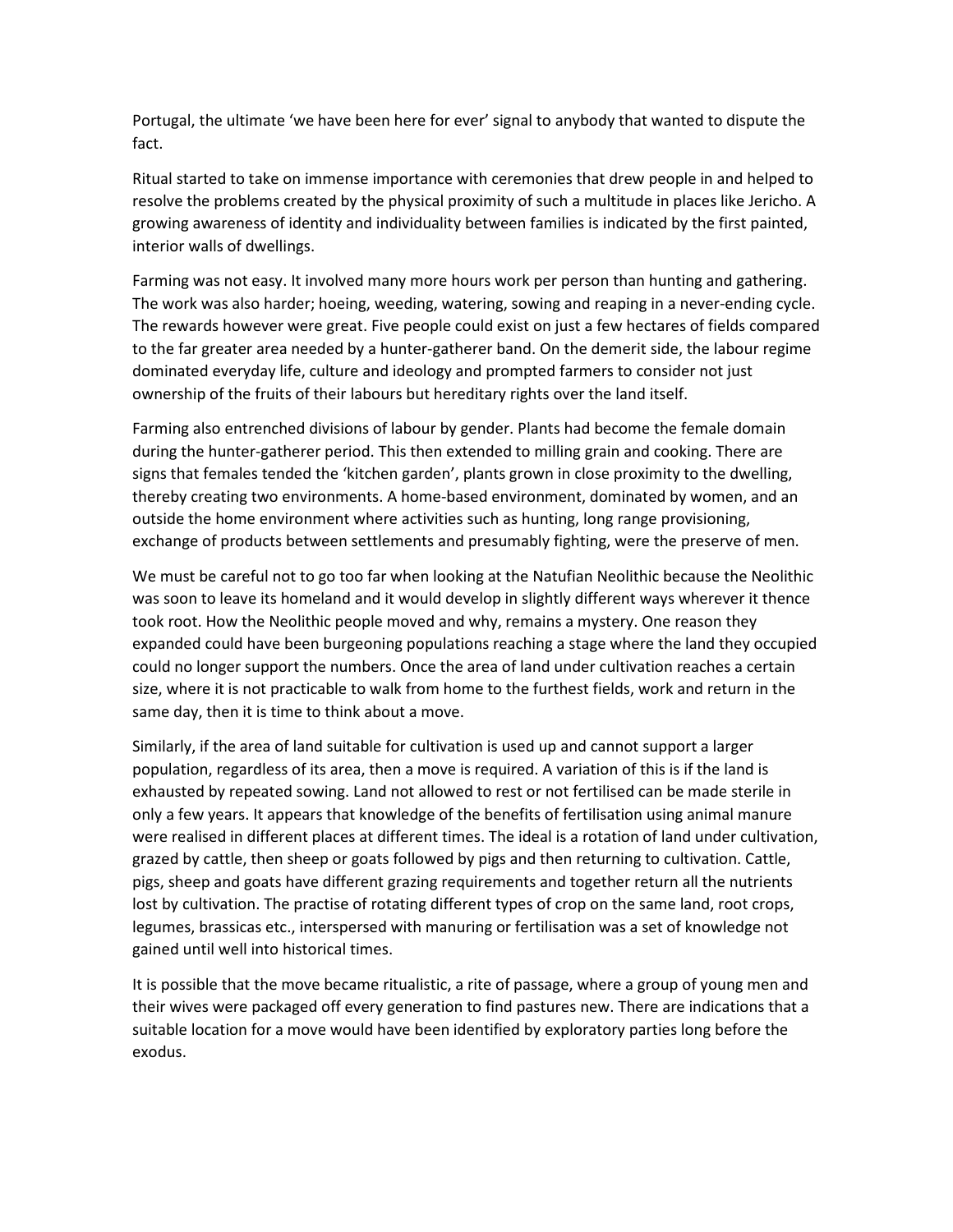

#### **Neolithic Expansion Through the Mediterranean Basin**

The exodus started about 8800 BC. By 8400 BC, on the plateau in Anatolia, north of the Fertile Crescent, people at Asikli Hoyuk had domesticated crops and managed sheep and goats from a cluster of tightly packed, claustrophobic mass of houses. This may have been a response to the cold winters experienced on this high plateau. As well as being pioneers of farming, they were also early users of copper. Small, cold hammered, copper items have been found there.

The site of Cayonu in southeast Anatolia has yielded thousands of beads, pins and awls made from malachite or native copper dating from the 9<sup>th</sup> millennium BC. By 7000 BC the people from Cayonu were also exploiting lead rich galena. Sporadic objects and metal working knowledge spread back to the Jordan valley. The early farming pioneers in the east were as intimately aware of the value of networks as their long-lost Mesolithic cousins in the Iberian Peninsula.

Still in southeast Anatolia. Hunter-gatherer bands had established semi-permanent residence near a site called Gobekli Tepe. There, from about 9000 BC, the local hunter-gatherers built a monument consisting of over 200 stone pillars carved with symbols and depictions of mythical and living creatures. Each pillar is 6 metres high and weighs up to 10 tons. The pillars were arranged in circles, similar to Stonehenge, on a tell some 15 metres high and 300 metres in diameter. The site is thought to have been of religious significance rather than residential. It is mentioned here because it is a rare instance of a hunter-gatherer band having the time and resources to establish semi-permanent residences, only experienced in the Iberian Peninsula at the Muge shell midden sites and an almost unique example of hunter-gatherers building a megalithic monument. It also demonstrates one response that hunter-gatherer bands had to incursions of farmers. About 8000 BC, as the Neolithic people were moving into the area, the entire complex was deliberately buried. It must have lost its significance to the hunter-gatherer bands that built it or perhaps they obliterated any trace of their presence prior to moving on in advance of the Neolithic tide.

By the mid-7<sup>th</sup> millennium BC, farming had spread to southwest Anatolia. By 6100 BC, they too were utilising copper on a regular basis.

The Neolithic spread to copper rich Cyprus early, about 8000 BC. This had to be accomplished by boat from the Levantine coast, a not inconsiderable 100 kilometre hop considering the cargo.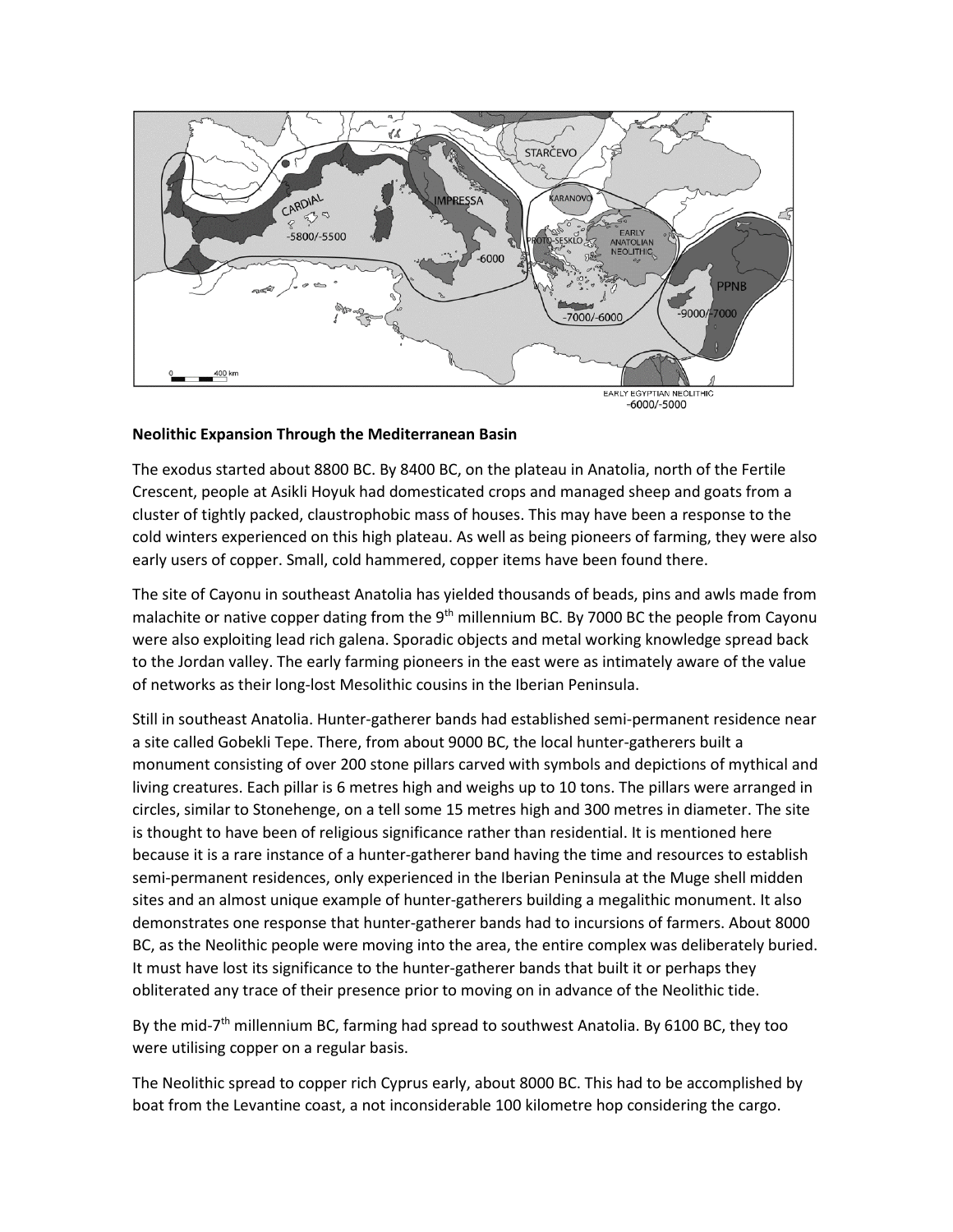Those early farmers took with them cattle, sheep and goats and, accidentally, mice. Found in a human grave were the remains of a cat interred at the same time as the human. Of symbolic relevance or just a celebrated mouser, we shall never know. The answer as to how they managed to transport livestock in small boats must be that the cattle, sheep, goats and pigs were all just weaned and hobbled. No safety conscious Natufian would want to share a canoe with a hulking mass of beef or a skittish goat. Their excavated settlements, consisting of mudbrick wall roundhouses, contain domesticated cereals and pulses, none of which were native to the island. An early introduction to the island may be interpreted as a failed attempt to domesticate another species. Fallow deer were brought across from the mainland soon after the first sheep. They were soon to be found all over Cyprus, and were hunted for well over a thousand years. DNA studies on the bones of these long dead domesticates show that the Neolithic farmers on Cyprus were regularly resupplied with stock from the mainland. Farming and sailing where clearly not incompatible.

The sea offered no impediment to Neolithic expansion, unlike on land, where we see a reduction in pace at certain points where Mesolithic people had become well established. Anatolia held up progress for over a thousand years, until about 6500 BC, after which the advance took another 600 years to reach the Bosphorus. The area south of the Alps between Slovenia and Turin proved resistant to Neolithic ways for at least 600 years between 6000 BC and 5400 BC.

Meanwhile, enterprising seafaring farmers were island hopping across the Aegean Sea to Greece. By 6800 BC, Crete had been brought into the fold. Short hops across the Adriatic took the first farmers to southern Italy by 6000 BC. Sicily, Sardinia and Corsica plus all of Italy and France from Marseilles to the southern Alps, were Neolithised by 5600 BC. One hundred years later, the first farmers arrived in the Iberian Peninsula in Catalonia. It is likely that the 500 kilometres between Provence in France and Catalonia was accomplished by land rather than sea and that those pioneers used the western Pyrenees gap. A style of pottery known as Cardium pottery or Cardial ware, decorated by pressing the shells of molluscs (Cardium edulis) into the clay, is distinctive enough in both Provence and the Catalonian coast to provide a link between the two areas.

Then a remarkable thing happened. The entire coastal area from Catalonia round to the Tagus estuary in Portugal: from Catalonia, to Valencia, Murcia and southern Andalucia in Spain, then the Algarve and the west coast of Alentejo in Portugal, a distance of over 1,700 kilometres, was colonised in only 200 years. At Mas d'Is near Alicante, these first horticulturalists built houses and a nearby ditched enclosure. They then spread inland to upland sites such as Cova de l'Or, 650 metres up in the hills behind Valencia, with their wheat, barley, sheep and goats.

How this was accomplished is still one of the most controversial subjects amongst pre-historians. At the moment there are three main theories.

The first is that the colonisation took place on land, by Neolithic people who had originated in the area of Anatolia many generations previously. This would have meant an advance of 210 kilometres per generation, taking a generation to be 25 years back in the Neolithic.

The second is that there was no colonisation at all, that Mesolithic people saw the advantages and rapidly adopted Neolithic ways, so the advance was a technological advance rather than a physical advance. This does not explain how domesticated animals, not native to the Iberian Peninsula,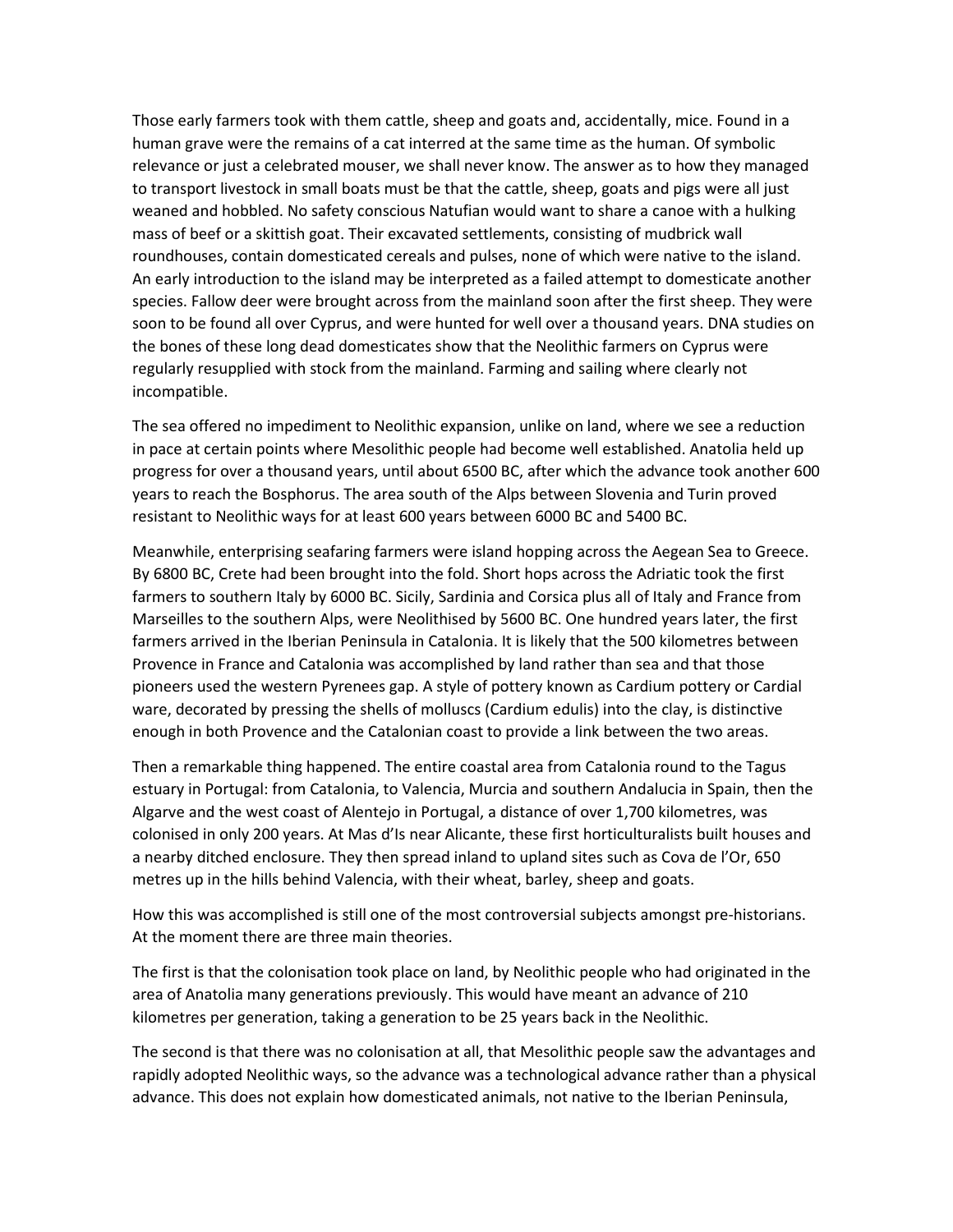arrive within this short space of time. The response to this, amongst some historians, is that the Mesolithic people independently domesticated cereals and animals. Research has firmly ruled this out apart from in the case of pigs. Genetic research indicates that soon after the introduction of farming, people living in southern Europe substituted the eastern breed of pigs for locally domesticated boars. The descendants of those boars live on in Andalucia providing us with superb Serrano Jamon and in Italy, their version of domesticated wild boar, with just as distinguished an ancestry, produces Prosciutto.

The third theory is that the colonisation took place by our friends, the seafaring farmer, coast hopping from southern France. Incredibly they missed the Balearic Islands that were not occupied by humans until about 2300 BC. We have already seen that the Mediterranean coastal areas of the Iberian Peninsula, particularly the Andalucian coast, was sparsely populated by Mesolithic huntergatherers. If this was the main mode of expansion, and evidence is accruing that along the Mediterranean and Atlantic coasts of Andalucia this was, indeed, how the Neolithic spread, then some coastal sites must surely be underwater, the sea levels at this time were still minus 10 metres compared to today. It may even be that the hard-pressed Mesolithic people saw the Neolithic incomers as saviours, if not so much for food then at least for a new influx of breeding stock.

Whichever way, or combination of ways, the Neolithic way of life moved from the eastern Mediterranean to the Atlantic coast, the Neolithic people established a network along which ideas and materials moved. As was demonstrated on Cyprus one use of the network there was to resupply the island with domesticated animals.

The Mesolithic coastal dwellers had taken to the water on occasion to visit islands for the sole purpose of hunting the native fauna and in one instance, from about 10000 BC, to extract obsidian from the island of Melos that was taken by a chain of islands to Attica but these visits were sporadic. There is evidence from fish bones found in cave sites that some coastal dwelling Mesolithic people did venture out a short distance from shore in order to fish but at least in the western part of the Mediterranean and the Atlantic coast, the Mesolithic hunter-gatherer preferred to have his feet firmly planted on dry land.

Unlike the almost exclusively land based networks established by the first hunter gatherers, the Neolithic networks were a combination of by sea and by land. For the first time, linked networks stretched out across the Mediterranean Basin from the Levant to the Atlantic. Although the network as a whole stretched from one end of the Mediterranean to the other, for thousands of years it was a patchwork of local networks and routes that were interlinked due to the constraints of the vessels that were used. Even so it had immediate benefits, locally. For instance, the Neolithic people island hopped, and, in the Tyrrhenian Sea, they found three sources of obsidian, on the small islands of Lipari, off the north coast of Sicily, Palmorala west of Naples and Pantalleria halfway between Sicily and Tunisia. Before the Neolithic wave had even reached the Iberian Peninsula, they had created a network that transported obsidian to North Africa, Italy and France near Montpellier.

Alongside the how of it, we must also look at the technicalities. Some argue that the Mesolithic people rapidly adopted Neolithic practices whilst others argue that an advancing wave of Neolithic immigrants swamped the hunter-gatherers, almost a repeat of the Neanderthal to modern human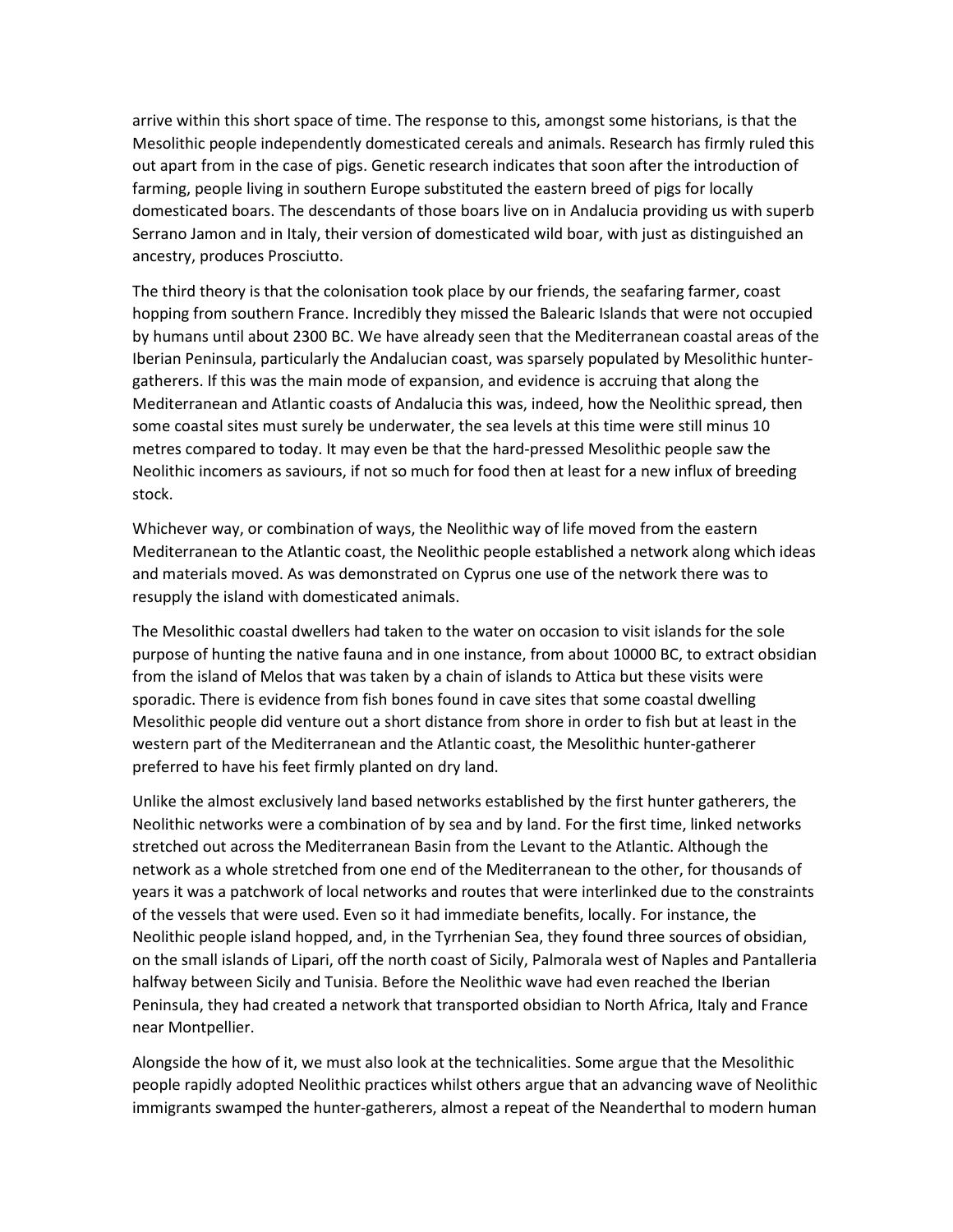transition. Others maintain that Neolithic incomers planted themselves in depopulated areas so faced no opposition or resistance.

Such arguments are best resolved on a case to case basis. First, we will look at the overall evidence for where the Neolithic people came from that primarily comes from DNA research conducted in the 21<sup>st</sup> century.

DNA research over recent years shows that Europeans have, in addition to that small percentage of Neanderthal DNA, up to 15% of their DNA deriving from the Near East. Analysis further shows that population replacement was greater in the east than in the west and higher in the Mediterranean latitudes than further north. One subject of this research is a human female found in a cave burial site near Europa Point on Gibraltar. She was a female aged between 30 and 40 years, she had dark hair and dark eyes and she died about 5,400 BC. In addition, 10% of her genes were from the Mesolithic, hunter-gatherers whilst 90% of her genes were from Anatolia in modern Turkey.

In 2017, a landmark paper was published by Anna Szécsényi-Nagy et al of the Laboratory of Archaeogenetics in the Institute of Archaeology, Research Centre for the Humanities, Hungarian Academy of Sciences, Budapest, Hungary. They reported on the ancient mitochondrial DNA results of 213 new individuals, and 125 already published individuals, from the northeast, central, southeast and southwest regions, the largest archaeogenetic dataset from the Iberian Peninsula to date.

The results showed that there was a substantial influx of Neolithic immigrants into northeast Spain from southern France via the Pyrenees – Mediterranean gap. The further those groups expanded into the inner, central and southern parts of the Iberian Peninsula, the greater became the indigenous hunter-gatherer component of the DNA. On a genetic level the Neolithic of the centre of the Iberian Peninsula showed more connections with northeast and southeast regions of the Iberian Peninsula. The paper also borrowed from previous, recent, genomic studies that showed that, after the initial Neolithic influx through the southern part of the Iberian Peninsula, there was an increase in hunter-gatherer genes in populations in central parts of the Peninsula. In addition, generally, the greater the distance from the Mediterranean coast, the greater the hunter-gatherer component.

Current research would indicate that, for the Neolithic people on the ground, or in boats for that matter, they found their progress through the Iberian Peninsula, down the Mediterranean coast, unimpeded due to the lack of hunter-gatherer bands. As they moved inland from their beachheads, they met increasing numbers of hunter-gatherers. The genetic mixing would indicate that both males and females, females in particular, were absorbed into expanding Neolithic bands with greater frequency the further into the Iberian Peninsula the Neolithic people penetrated, probably a reflection of the greater density of hunter-gatherer people, rather than speed of advance.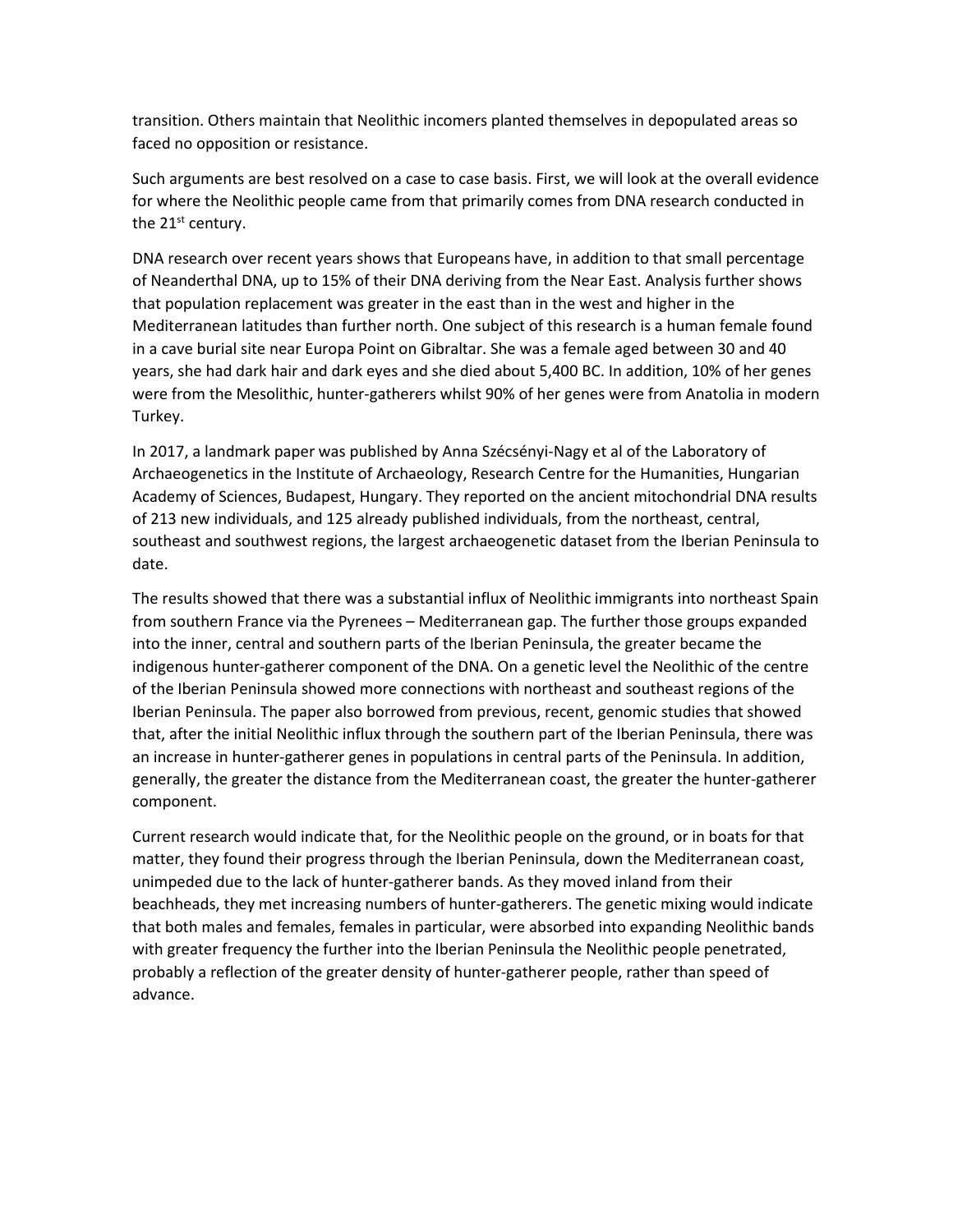

## **From a study in 2019. Iberian genetic time transect**

A study in 2019 produced the chart above that shows the genetic contribution made to a modern Iberian by migrations into the Iberian Peninsula since 8000 BC.

## **The Neolithic 'Package'**

During the 1970's, archaeologists introduced the term, 'Neolithic Package' into the lexicon. The Neolithic package covers a whole series of technical innovations that accompany the domestication of plants and animals, like ceramics and polished stone, changes in dynamics of territorial occupation and exploitation, organisation of domestic areas and forms of social production, social dynamics and reproduction. Settlements are variable depending on the geographical area, but they generally consist of traits signalling a more permanent occupation compared to foragers, such as domestic areas that include houses, grain storage, graves, hearths, and ovens. Tools and materials suggest that settlements are also areas of production and consumption. The Neolithic people probably had a far different concept of nature in terms of their relationship with the supernatural, plants, animals and the land, than the Mesolithic people. The likely animistic spirit worlds of the Mesolithic was replaced with the Neolithic obsession with ancestors and fertility, almost immediately in the new Neolithic settlements and over many generations as Mesolithic people became absorbed into the Neolithic world.

# **Contents of the full Neolithic package that evolved between 10000 BC and 6000 BC**

Plants: emmer wheat, einkorn wheat and barley, pea, lentil, chickpea and bitter vetch

Domesticated animals: sheep, goat, pig, cattle

Ornament: animal, female and male figurines, marble or stone bracelets, beads, imported shells, phallus of bone, antler or clay

Utilities: stone bowls, bone 'belt hooks', bone spatulae, grooved stones, polished stone axe heads, 'stamp seals', bone polishers, 'offering tables', 'ear plugs', sling missiles, painted pottery

Domesticated dogs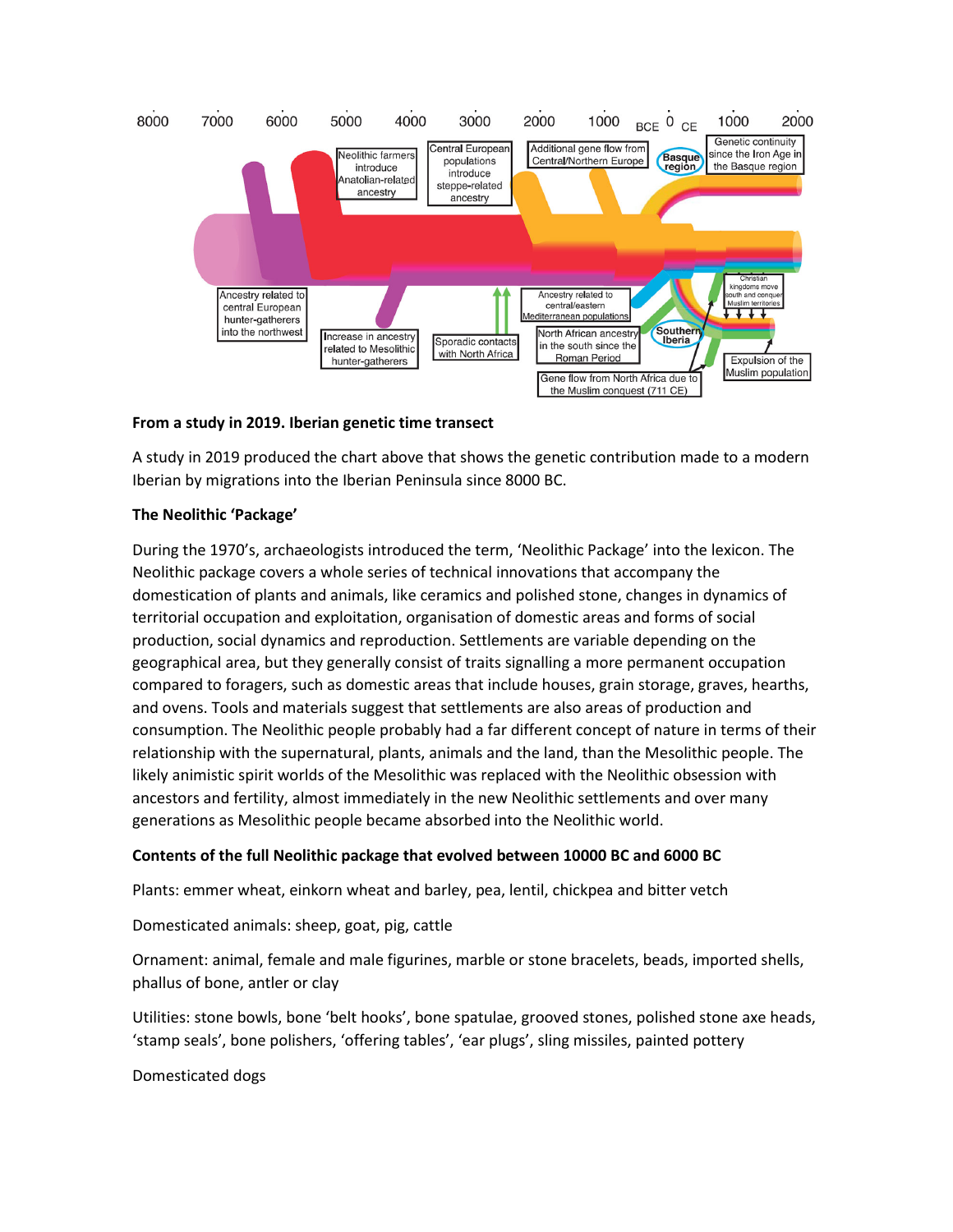However, not all places enjoyed the entire package at the same time as we shall see. And the presence of a few elements should never imply the presence of them all.

The Neolithic package should also include the knowledge carried and transmitted by the Neolithic people, including knowledge garnered on their journey that fed into the overall network.

A concept of life that involved more permanent settlement, the accumulation of possessions and associated ideas of ownership and identity, hard work, long hours, increasing family size and ideas of fertility, the beginnings of defined roles based on sex, not yet discrimination, and the spiritualisation of ancestors.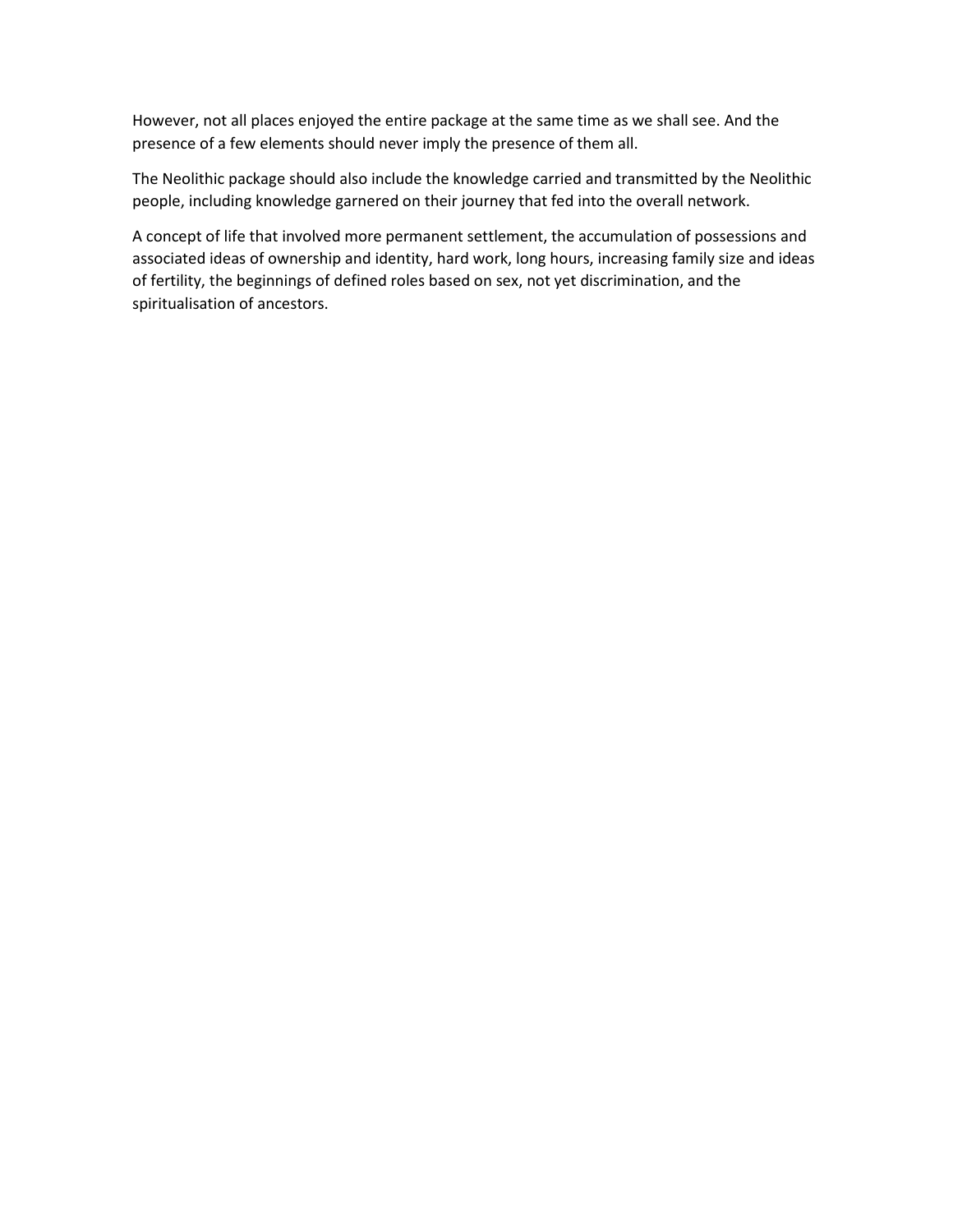## References

Cherry, John & Leppard, Thomas. (2018). The Balearic Paradox: Why Were the Islands Colonized So Late? La paradoja balear: ¿por qué las islas fueron colonizadas tan tarde?. Pyrenae. 49. 49-70. 10.1344/Pyrenae2018.vol49num1.2.

Cilingiroglu, Ciler. (2005). The concept of 'Neolithic package': Considering its meaning and applicability. Documenta Praehistorica. 32. 1-13. 10.4312/dp.32.1.

Fernández-López de Pablo, Javier & Puche, Magdalena. (2009). Climate change and population dynamics during the Late Mesolithic and the Neolithic transition in Iberia. Documenta Praehistorica. 36. 67-96. 10.4312/dp.36.4.

Martín Socas, Dimas & Massieu, María & Caro, José & Rodríguez-Santos, F.. (2017). The beginning of the Neolithic in Andalusia. Quaternary International. 10.1016/j.quaint.2017.06.057.

Olalde, Iñigo & Mallick, Subhashis & Patterson, Nick & Rohland, Nadin & Villalba-Mouco, Vanessa & Silva, Marina & Dulias, Katharina & Edwards, Ceiridwen & Gandini, Francesca & Pala, Maria & Soares, Pedro & Ferrando-Bernal, Manuel & Adamski, Nicole & Broomandkhoshbacht, Nasreen & Cheronet, Olivia & Culleton, Brendan & Fernandes, Daniel & Lawson, Ann & Mah, Matthew. (2019). The genomic history of the Iberian Peninsula over the past 8000 years. Science. 363. 1230- 1234. 10.1126/science.aav4040.

Ollivier, Morgane & Tresset, Anne & Frantz, Laurent & Bréhard, Stéphanie & Balasescu, Adrian & Mashkour, Marjan & Boroneant, Adina & Pionnier-Capitan, Maud & Lebrasseur, Ophélie & Arbogast, Rose-Marie & Bartosiewicz, László & Debue, karine & Rabinovich, Rivka & Sablin, Mikhail & Larson, Greger & Hänni, Catherine & Hitte, Christophe & Vigne, Jean-Denis. (2018). Dogs accompanied humans during the Neolithic expansion into Europe. Biology letters. 14. 10.1098/rsbl.2018.0286.

Peltenburg, Edgar & Colledge, Sue & Croft, Paul & Jackson, Adam & Mccartney, Carole & Murray, Mary. (2001). Neolithic Dispersals from the Levantine Corridor: a Mediterranean Perspective. Peltenburg, E. and Colledge, S. and Croft, P. and Jackson, A. and McCartney, C. and Anne Murray, M. (2001) Neolithic dispersals from the Levantine Corridor: a Mediterranean perspective. Levant, 33 . pp. 35-64. ISSN 00758914. 33. 10.1179/007589101790217300.

Prieto-Martínez, M.. (2009). From Galicia to the Iberian Peninsula: Neolithic ceramics and traditions..

Sánchez, Miguel & Jiménez-Espejo, Francisco & Simón-Vallejo, Maria & Gibaja, Juan & Carvalho, António & Martínez, F. & Rodrigo-Gámiz, Marta & Flores, JA & López-Sáez, José Antonio & Peña-Chocarro, Leonor & Carrión, José & Morales-Muñiz, Arturo & Roselló, E & Riquelme, J.A. & Dean, Rebecca & Salgueiro, Emília & Sánchez, Rafael M & de la Rubia de Gracia, Juan & Bicho, Nuno. (2012). The Mesolithic–Neolithic transition in southern Iberia. Quaternary Research. 77. 221-234. 10.1016/j.yqres.2011.12.003.

Szécsényi-Nagy, Anna & Roth, Christina & Brandt, Guido & Rihuete, Cristina & Tejedor, Cristina & Held, Petra & García-Martínez-De-Lagrán, Íñigo & Arcusa Magallón, Héctor & Zesch, Stephanie & Knipper, Corina & Bánffy, Eszter & Friederich, Susanne & Meller, Harald & Ramírez, Primitiva &